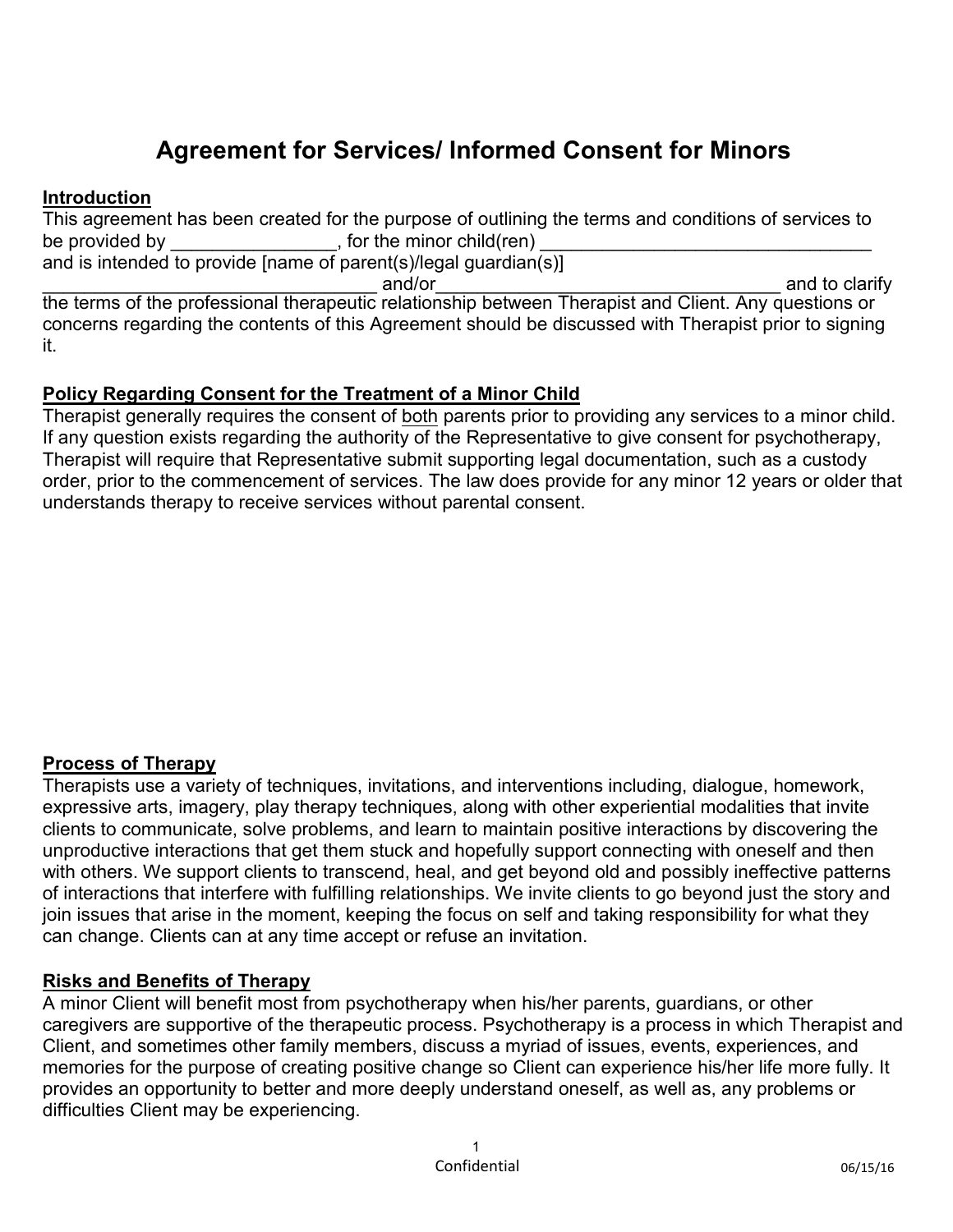Psychotherapy is a joint effort between Client and Therapist. Progress and success may vary depending upon the particular problems or issues being addressed, as well as many other factors. Participating in therapy may result in a number of benefits to Client, including, but not limited to, reduced stress and anxiety, a decrease in negative thoughts and self- sabotaging behaviors, improved interpersonal relationships, increased comfort in social, school, and family settings, and increased self-confidence.

Such benefits may also require substantial effort on the part of Client, as well as his/her caregivers and/or family members, including an active participation in the therapeutic process, honesty, and a willingness to change feelings, thoughts and behaviors. There is no guarantee that therapy will yield any or all of the benefits listed above. Participating in therapy may also involve some discomfort, including remembering and discussing unpleasant events, feelings, and experiences. This discomfort may also extend to other family members, as they may be asked to address difficult issues and family dynamics.

The process may evoke strong feelings of sadness, anger, fear, etc. There may be times in which Therapist will challenge the perceptions and assumptions of the Client or other family members, and offer different perspectives. The issues presented by Client may result in unintended outcomes, including changes in personal relationships.

During the therapeutic process, some clients find that they feel worse before they feel better. This is generally a normal course of events. Personal growth and change may be easy and swift at times, but may also be slow and frustrating. Client should address any concerns he/she has regarding his/her progress in therapy with Therapist.

### **Professional Consultation**

Professional consultation is an important component of a healthy psychotherapy practice. Regular participation in clinical, ethical, and legal consultation with appropriate professionals is done on a regular basis. During such consultations, personally identifying information concerning clients will not be shared.

# **Records and Record Keeping**

Therapist may take notes during session, and will also produce other notes and records regarding Client's treatment. These notes constitute Therapist's clinical and business records, which by law Therapist is required to maintain. Such records are the sole property of Therapist. Therapist will not alter his/her normal record keeping process at the request of any client or representative. Should Client or Representative request a copy of Therapist's records, such a request must be made in writing. Therapist reserves the right, under California law, to provide Client, or Representative, with a treatment summary in lieu of actual records. Therapist also reserves the right to refuse to produce a copy of the record under certain circumstances, but may, as requested, provide a copy of the record to another treating health care provider. Representative will generally have the right to access the records regarding Client. However, this right is subject to certain exceptions set forth in California law. Should Representative request access to Therapist's records, such a request will be responded to in accordance with California law. Therapist will maintain Client's records, once therapy is terminated, for seven years after client turns 18 years old. Client's records will then be destroyed in a manner that preserves Client's confidentiality.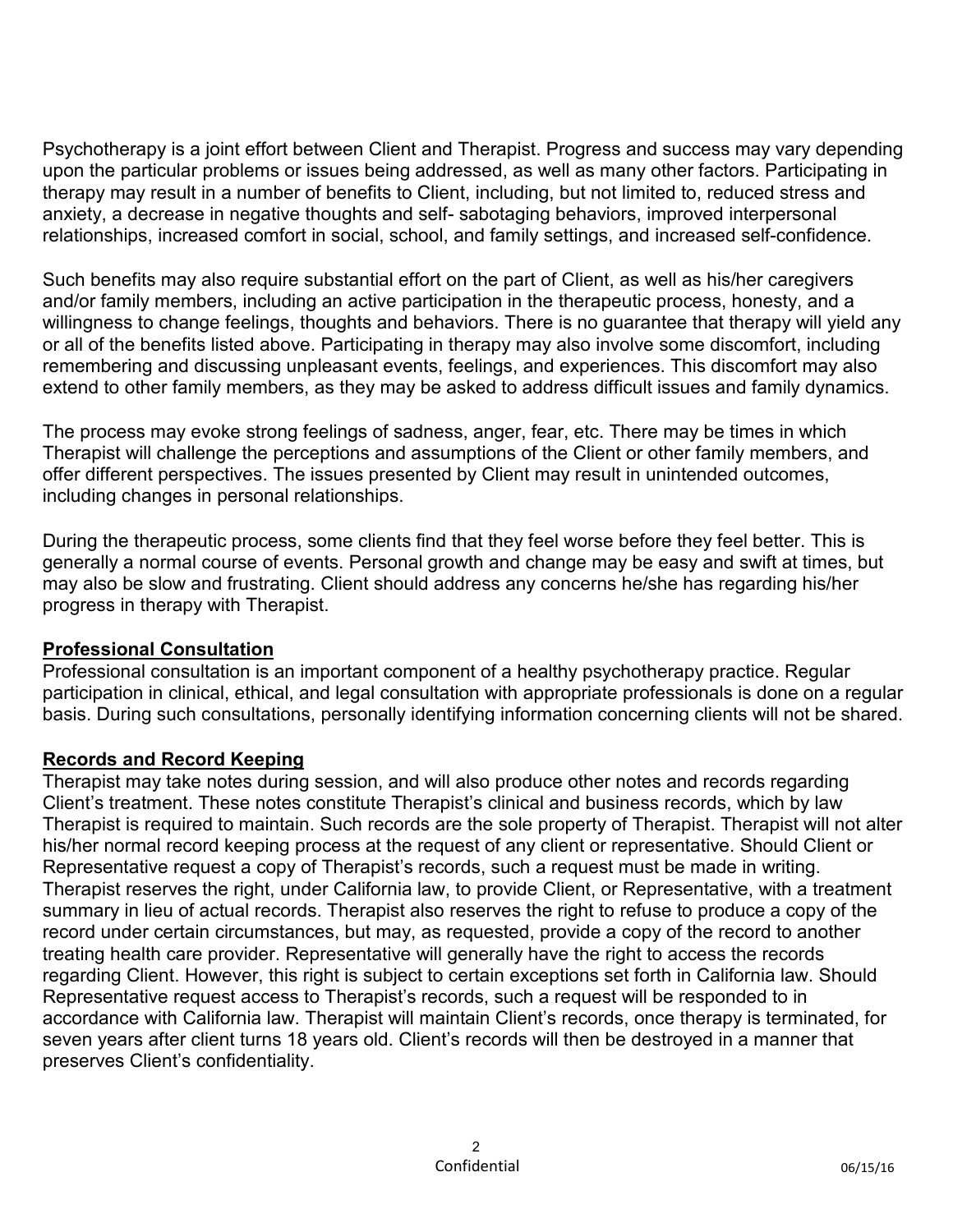# **Psychotherapist-Patient Privilege**

The information disclosed by Client, as well as any records created, is subject to the psychotherapistpatient privilege. The psychotherapist-patient privilege results from the special relationship between Therapist and Client in the eyes of the law. It is akin to the attorney-client privilege or the doctor-patient privilege. Typically, the Client is the holder of the psychotherapist-patient privilege. If Therapist receives a subpoena for records, deposition testimony, or testimony in a court of law, Therapist will assert the psychotherapist-patient privilege on Client's behalf until instructed, in writing, to do otherwise by a person with the authority to waive the privilege on Client's behalf. When a client is a minor child, the holder of the psychotherapist-patient privilege is either the minor, a court appointed guardian, or minor's counsel. Parents typically do not have the authority to waive the psychotherapist-patient privilege for their minor children, unless given such authority by a court of law. Representative is encouraged to discuss any concerns regarding the psychotherapist-patient privilege with his/her attorney.

# **Patient Litigation**

Therapist will not voluntarily participate in any litigation, or custody dispute in which Client, or Representative, and another individual, or entity, are parties. Therapist has a policy of not communicating with Representative's attorney and will generally not write or sign letters, reports, declarations, or affidavits to be used in Client's, or Representative's, legal matter. Therapist will generally not provide records or testimony unless compelled to do so. Should Therapist be subpoenaed, or ordered by a court of law, to appear as a witness in an action involving Client, Representative agrees to reimburse Therapist for any time spent for preparation, travel, or other time in which Therapist has made him/herself available for such an appearance at Therapist's usual and customary hourly rate. In addition, Therapist will not make any recommendation as to custody or visitation regarding Client. Therapist will not be involved in custody disputes between Client's parents.

# **Confidentiality**

The information disclosed by a client is generally confidential and will not be released to any third party without written authorization from Client, except where required or permitted by law. Exceptions to confidentiality, include, but are not limited to, reporting child, elder, and dependent adult abuse, when a client makes a serious threat of violence towards a reasonably identifiable victim, or when a client is dangerous to him/herself or the person or property of another.

# **Email**

Client is welcome to leave email messages at any time by sending a message directly to your therapist. If the email requires a response, therapist will make every effort to respond promptly, but be advised that it may take up to 24 hours. If Client emails during the evening, on a weekend, or over a holiday, therapist may be unable to respond until the next business day.

While Client is welcome to send therapist multiple messages, email communication is not meant to take the place of an office visit or psychotherapy session. If Client requests that therapist read and respond to every email message sent between sessions, therapist may need to bill Client for that time at the same hourly rate that was agreed upon for office visits.

In case of an emergency, DO NOT use email, but immediately call 911 for emergency response, and after that please leave a phone message for therapist at the number given to you.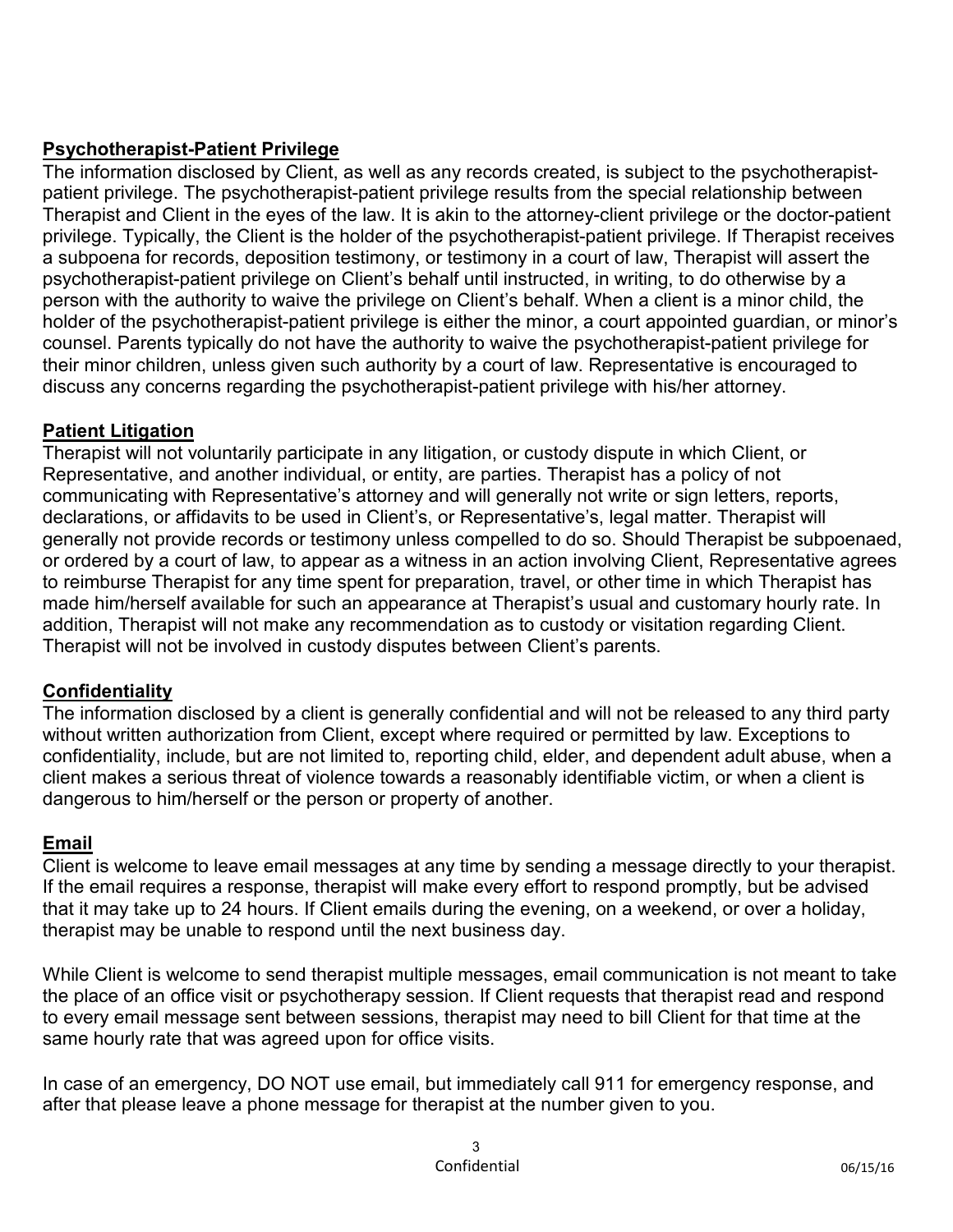Client should be aware that although therapist takes every precaution to ensure the confidentiality of email messages, there is the possibility that email communications can be intercepted. For this reason, Client should consider carefully whether or not Client would like to communicate via email.

Any email therapist receives from Client and any response therapist sends to Client will be printed out and kept in Client's treatment record. Communication regarding the minor Client will be shared via email with all caregivers who by law may receive information.

### **Fee and Fee Arrangements**

I utilizes a sliding scale. This is discussed before or during the first session.

The agreed upon fee between Therapist and Client is Therapist reserves the right to periodically adjust fee. Client will be notified of any fee adjustment in advance. Clients are expected to pay for services at the time services are rendered. Cash and/or checks and credit cards are accepted. In the event of a returned check, Client is responsible for any bank charges occurred.

From time-to-time, a counselor may engage in telephone contact with Client or caregiver for purposes other than scheduling sessions. Client is responsible for payment of the agreed upon fee (on a pro rata basis) for any telephone calls longer than ten (10) minutes. In addition, from time-to-time, a counselor may engage in telephone contact with third parties at Client's request and with Client's advance written authorization. Client is responsible for payment of the agreed upon fee (on a pro rata basis) for any telephone calls longer than ten minutes.

*\_\_\_\_\_\_\_\_\_Please initial here that you agree to the Fee/Fee Arrangements* 

### **Cancellation Policy**

Client is responsible for payment of the agreed upon fee for any missed session(s). Client is also responsible for payment of the agreed upon fee for any session(s) for which Client failed to give at least 24 hours' notice of cancellation. Since the scheduling of an appointment involves the reservation of time specifically for you, a minimum of 24 hours' notice is required to re-schedule or cancel an appointment. Clients are requested to provide a credit card number that can be used for billing in the event of a late cancellation or no show. The full session fee will be charged to the credit card number provided for appointments missed without notice or canceled with less than 24 hours' notice, unless we are able to find a mutually agreeable time to reschedule the appointment within the same week.

*Please initial here that you understand & agree to the Cancellation Policy* 

### **Credit Card Authorizations**

**Payments:** Sessions are payable via cash, check or credit card (Visa, MasterCard, or Discover). You are expected to pay your session fee at the start of each session. Telephone conversations, site visits, report writing and reading, consultation with other professionals, releases of information, reading records, longer sessions, travel time, etc. will be charged at the same rate unless otherwise indicated and agreed upon. Credit card information will be kept private other than by electronic means for billing.

*\_\_\_\_\_\_\_\_\_Please initial here that you understand & agree to the Credit Card Authorizations*